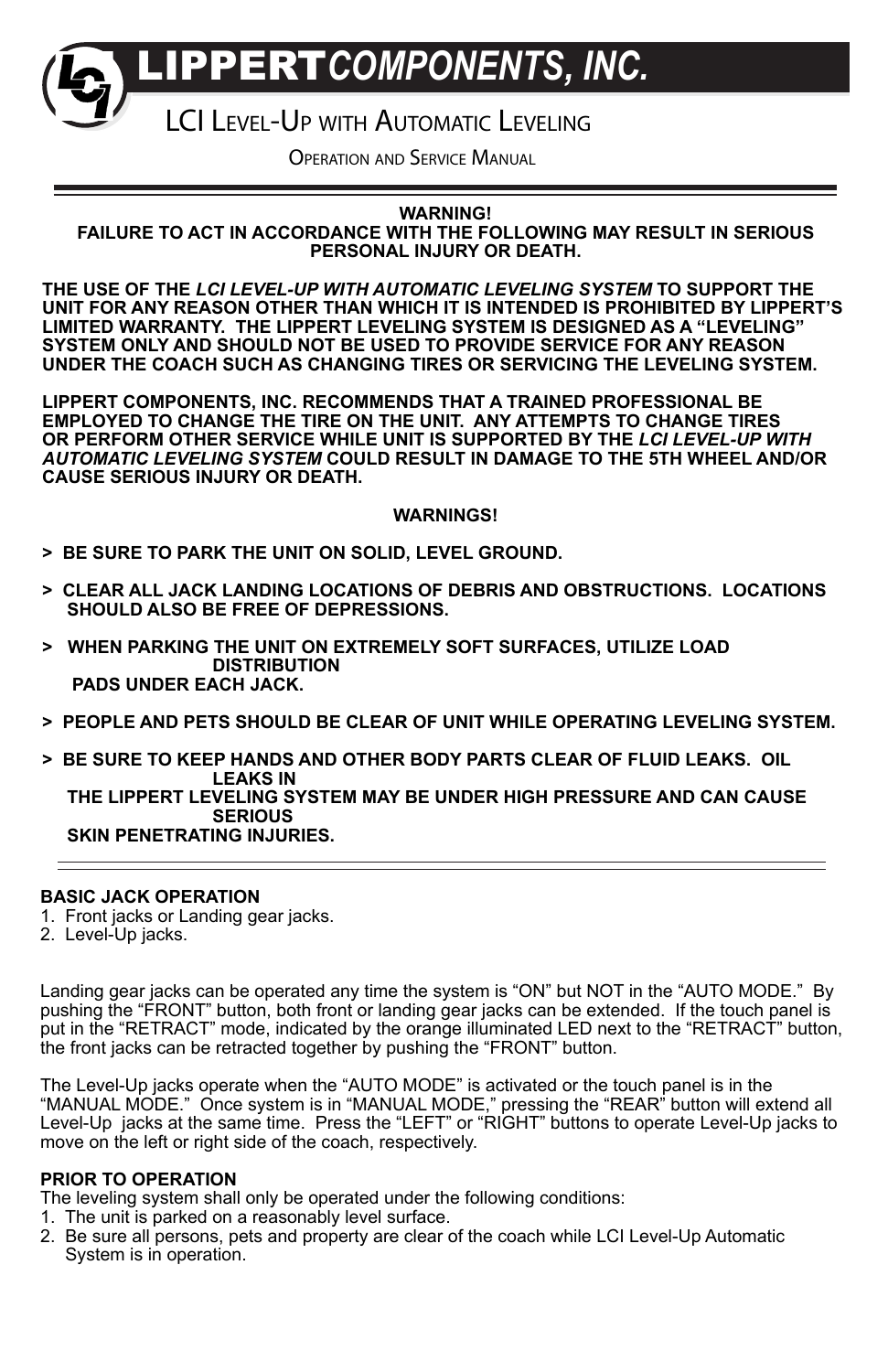## **DROPPING OFF UNIT**

1. Push touch panel "ON/OFF," Fig. 2(A) to turn system on. LCD Screen lights up, Fig. 2(B).



- 2. LCD will display status ... "NOT READY JACKS: UP"
- **NOTE:** Orange arrow lights, Fig. 2(C) may come on, indication the current disposition of the unit,  $\overline{in}$  this case the FRONT and RIGHT sides of the unit are low.
- 3. Push "FRONT BUTTON" to extend landing gear jacks and lift front of vehicle to take the weight of the 5th wheel off of the hitch.
- 4. Uncouple the fifth wheel connection on the tow vehicle.
- 5. Pull tow vehicle away and park at a safe distance.
- 6. Push "AUTO LEVEL." The unit will commence to auto level by setting the landing gear jacks close to level. The driver side rear jack will then extend and touch the ground, followed by the passenger side rear jack. There may be several level checks from the system at this time.
- 7. When auto level is complete, LCD indicates READY Jacks: Down and the green light in the middle of the jack buttons will light Fig.  $3(D)$ .
- 8. Push "ON/OFF" button to turn system off or system will time out and shut off automatically.



**Fig. 3 Touch Panel - Unit Level** 

## **RECONNECTING THE UNIT TO A TOW VEHICLE**

- 1. Be sure main power switch "ON."
- 2. LCD display will indicate "READY: JACKS DOWN."
- 3. Push "LEFT" and "RIGHT" buttons at the same time.
- 4. Unit will raise up to the point where the AUTO LEVEL was started, (normal starting point from where it was disconnected from the tow vehicle.
- 5. Connect tow vehicle and make sure 5th wheel and pin are connected and locked.
- 6. Push "UP" arrow until" AUTO RETRACT" appears in LCD screen.
- 7. Push "ENTER." System will immediately retract all jacks.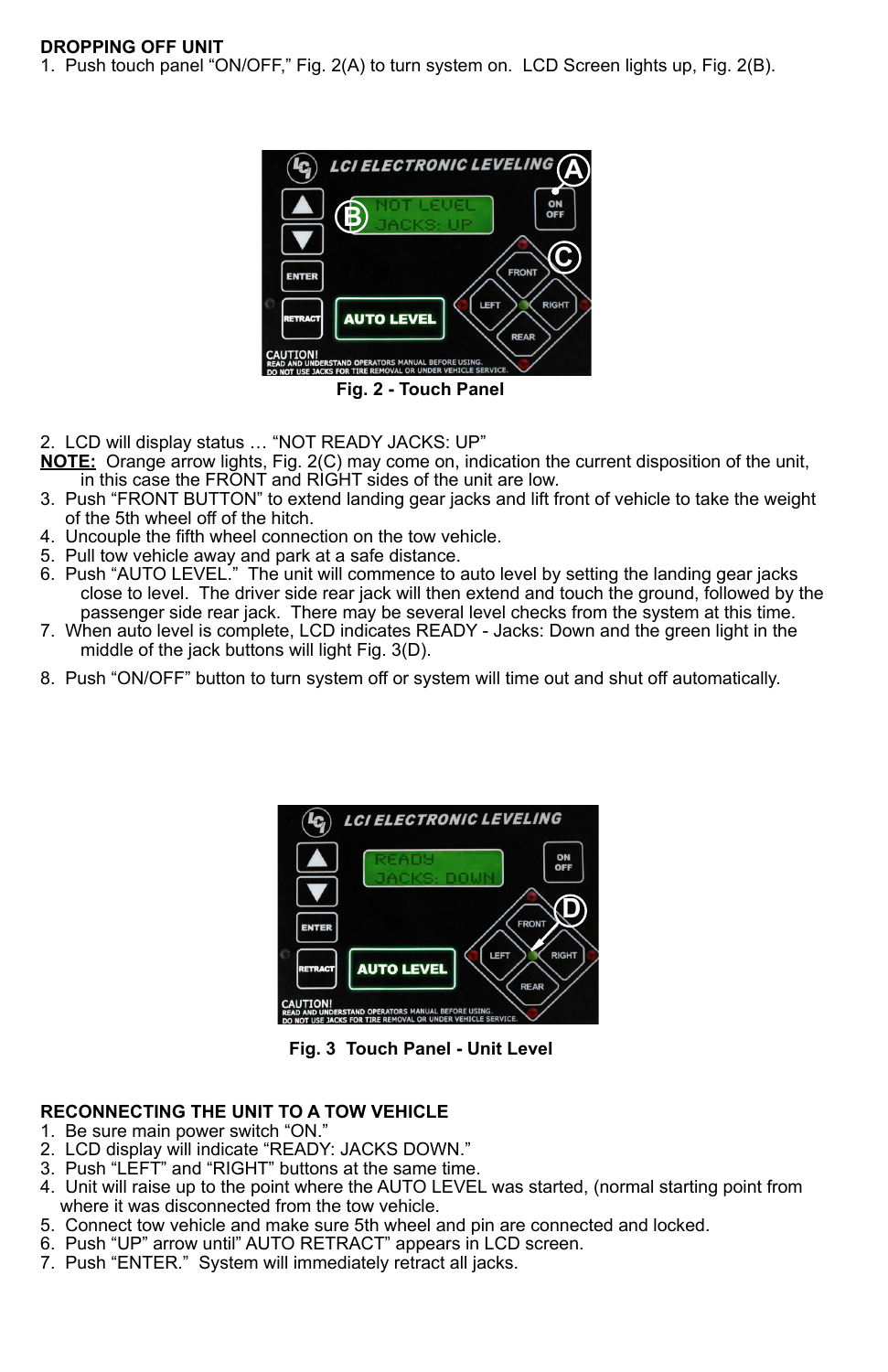# **MANUAL OPERATION, HYDRAULIC**

#### **1.** Front jacks

**NOTE:** The front jacks will operate manually any time system is "ON" except "AUTO MODE."





# **Fig.,4**

- 1) Push "ON/OFF" to turn system on.
- 2) Push "UP" ARROW once or until screen reads "MANUAL MODE."
- 3) Push "ENTER" once while screen reads "MANUAL MODE."
- $4$ ) Push "FRONT" to extend front landing gear legs.
- 5) Push "RETRACT" and orange LED, Fig. 6, comes on.
- 6) Push "FRONT" to retract front landing gear legs:
- **NOTE:** If orange LED is on legs will retract
	- If orange LED is off legs will extend
- 7) Push "ON/OFF" to turn system off.
- 8) After 3 minutes system will turn off by itself.

## 2. Level-Up jacks - EXTEND

- a. Turn "ON/OFF" button "ON."
- b. Push scroll arrow to display "MANUAL MODE," see Fig. 4
- c. Push "ENTER," see Fig. 4. "MANUAL MODE" displayed, Fig. 5

## Level-Up jacks - RETRACT

- e. To retract, push "RETRACT" (orange LED lights up), see Fig. 6
- f. Push "REAR" to retract all Level-Up jacks.
- g. To extend, the "RETRACT" light should be "OFF."

**NOTE:** By pushing "RIGHT," both passenger side Level-Up jacks operate; pushing "LEFT," both driver's side Level-Up jacks operate and so on.

**NOTE:** The side to side movement in manual mode is limited to 5° of tilt.

## **ZERO SETTING THE CONTROL**

- 1. Turn "ON/OFF" button "OFF
- 2. Push "FRONT" button 10 times,
- 3. Push "REAR" button 10 times
- 4. Control will flash and beep, LCD says "ZERO POINT CALIBRATE"
- 5. To memorize this level condition, press "ENTER"
- 6. LCD says "ZERO POINT STABILITY SUCCESSFULLY SET"
- 7. The control will then turn off.
- 8. Turn "ON/OFF" on to commence operation.

# **REPLACEMENT COMPONENTS**

- 140502 HORIZONTAL PUMP
- 242752 VERTICAL PUMP NEED PART NUMBER FOR THE VERTICAL PUMP
- 195861 LEVEL-UP JACK
- 177094 CARTRIDGE VALVE
- 176954 SPADE COIL
- 194712 4-WAY MANIFOLD
- 241314 TOUCH PAD HARNESS 241318 - 9 PIN HARNESS
- 241317 CONTROLLER TO SATELLITE HARNESS
- 234802 TOUCH PAD
- 232201 SATELLITE LEVEL SENSOR
- 241129 LEVEL-UP CONTROLLER
- 142927 PSI SWITCH
- 118246 TROMBETTA MOTOR SOLENOID
- 138421 RED RESTRICTED ELOW BLOCK

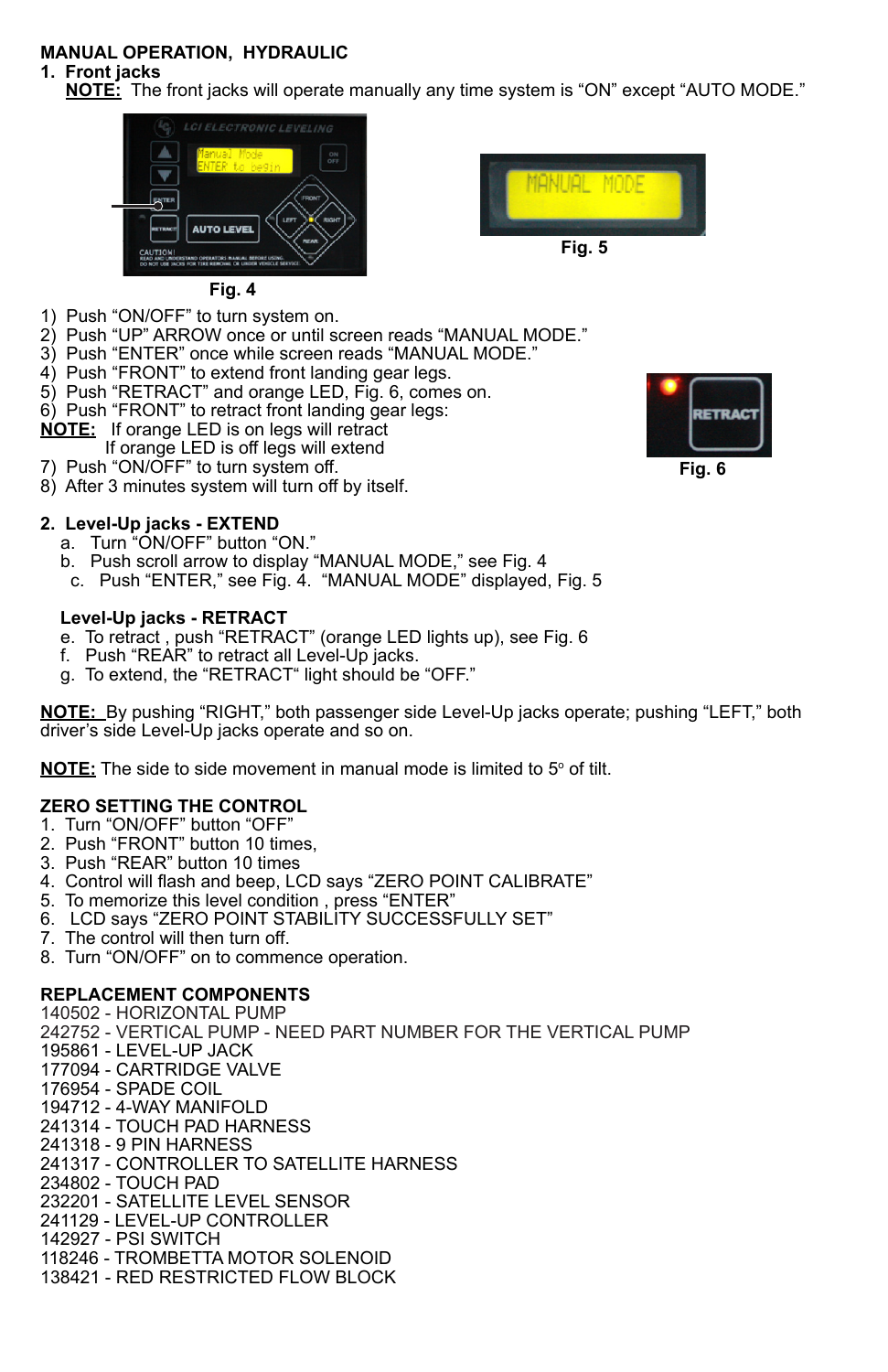

241318 - 9-position harness - Controller to Pump Connections Deutsch Connector to PSI Switch Grey Wire to Hydac Valve on Hydraulic Landing Leg Purple Wire to D/S Level-Up Hydac Valve Blue Wire to P/S Level-Up Hydac Valve Red Wire to Power(+) White Wire to Ground(-) Green to Retract Spade Connector on Pump Motor Solenoid. Yellow to Extend Spade Connector on Pump Motor Solenoid.



241316 - 4-position harness - Controller to Touch Panel



241317 - 6-position harness - Brain to Power Supply RED to Battery Power (+) Blue - Unused